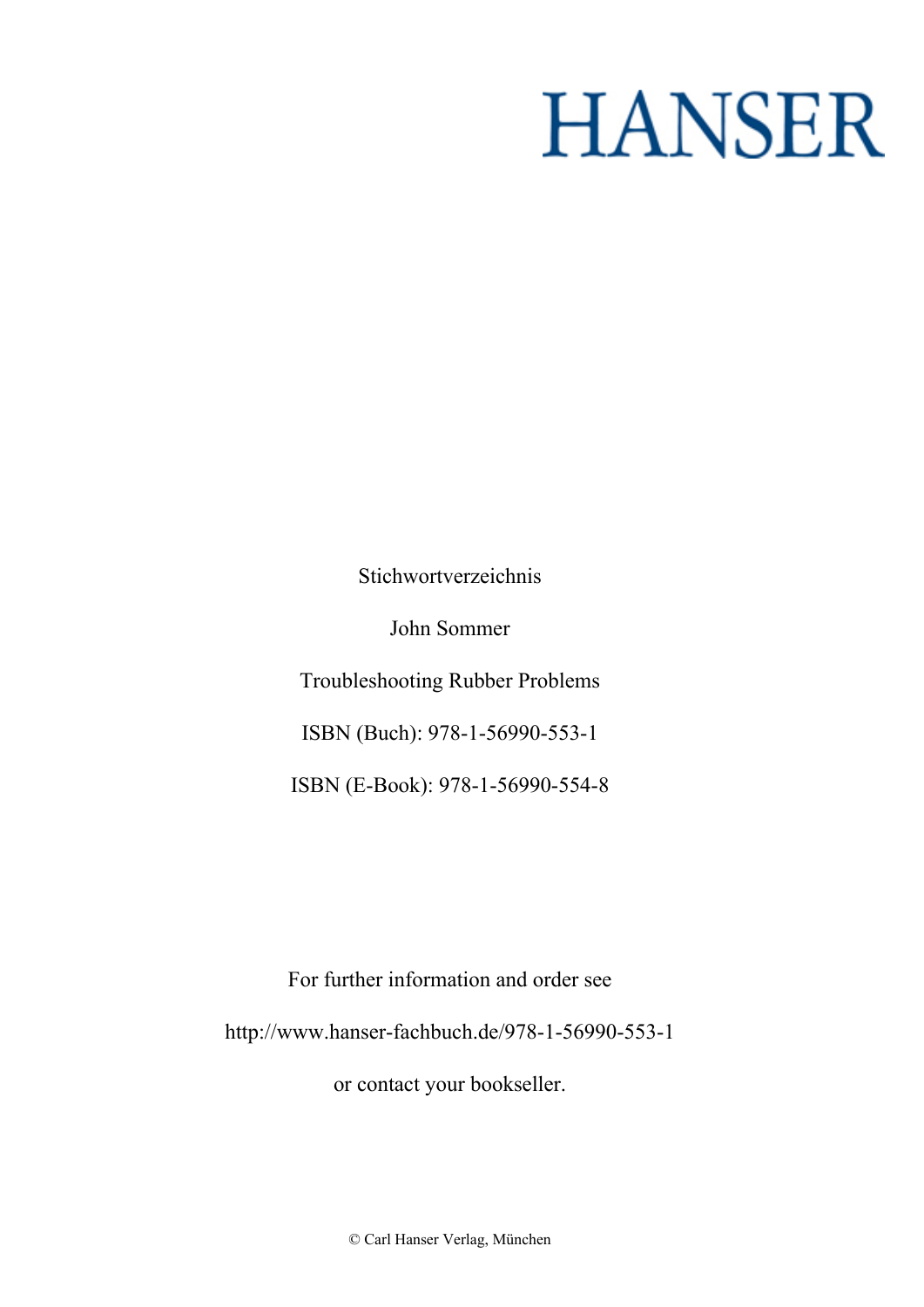# **Index**

## A

abbreviations 279 abrasion resistance 13, 29 abrasive fillers 114 absorption 32 accelerated aging 35 acetone 58 acid acceptors 235 acidic clays 23 acid rain 35 ACM 35 adhesion 21, 55, 103, 265 – promoters 58 AEM 22 aggregates 27 aging 12, 151 aids to troubleshooting 2 air access 18 aircraft recorder belts 194 aircraft runway seals 190 air marking 88 air springs 163 air trapping 92, 178 air viscosity 87 allergic reactions 192 alternative material 8 aluminum trihydrate 36 anatase 238 antidegradants 31 antioxidants 31, 274

antiozonants 31, 274 – a handling problem 33 appliance wires 33 APU 166 aramid 151, 165 aromatic 55 ASTM 184 ATOM 166 attachment of heavy molds 277 autocatalytic oxidation 14 automation 7 automotive air ducts 234 axial compression 160

#### B

baby bottle nipples 192 backrinding 88, 98 balloons 153 bar code 68 barrel – length 79 – temperature 250 bead bundles 172 bead filler 172 bead wire 170 bearings 15 bellows 184 belt 151, 176, 193 – durability 174 – edge separation 171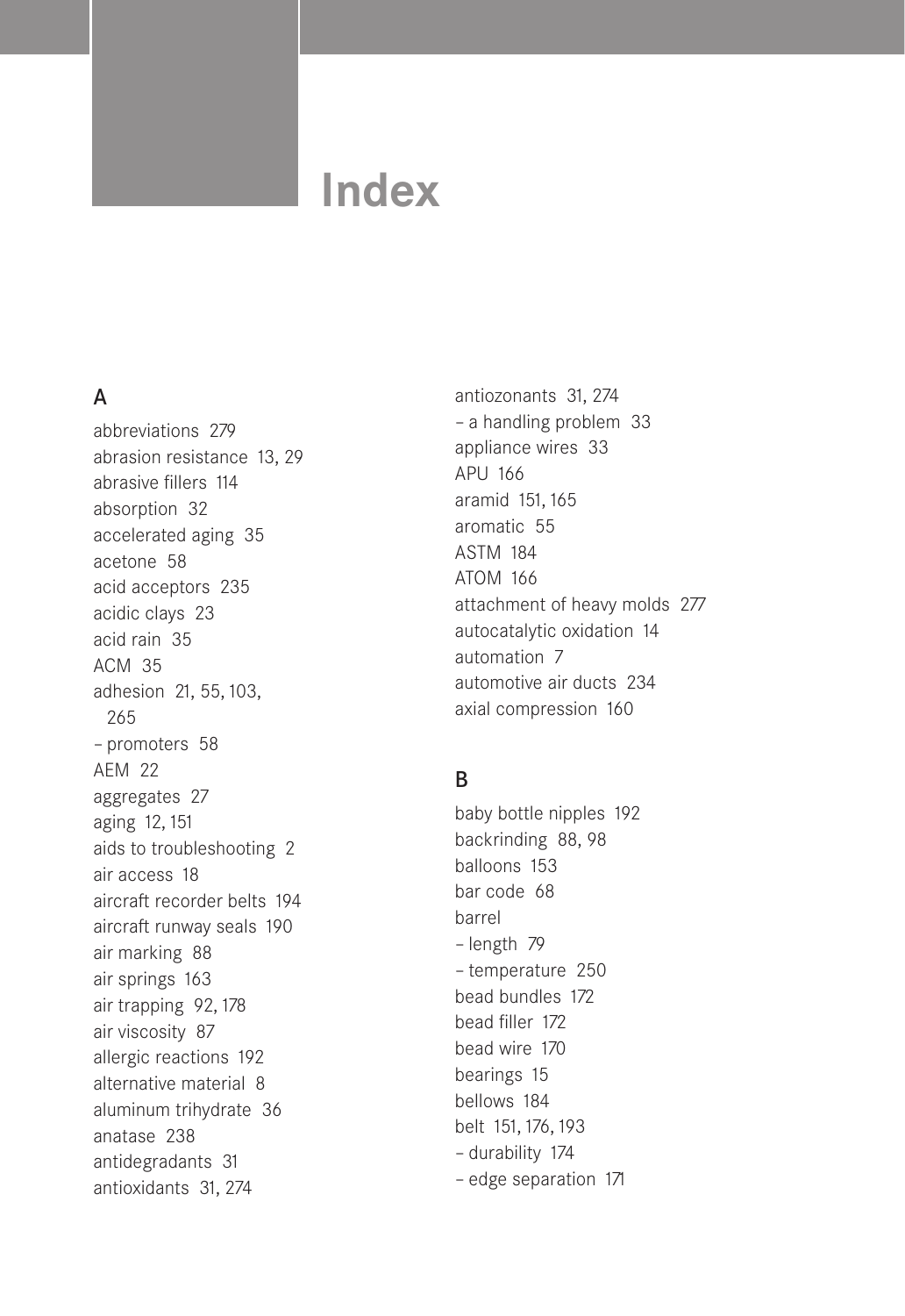– skim 172 – slippage 195 BIRD (Bridgestone Innovative and Rational Development) 166 bladder 175 – molding 174 blended colors 209 blind holes 124 blisters 133, 135, 173, 260 bloom 11, 23, 34 blow molding 260 blown films 271 body cords 172 body ply skim 171 bond failure 149 bonding 7 – coatings 265 bondline corrosion 61 bovine foot rot 154 brake hose 200, 206 bridge bearings 95, 185 brittle 15 broad MWD 112 bromobutyl rubber 171 buffing 38 bungees 155 butt splices 191

#### C

C3M (Continuos Cold Componding) 166 cable jackets 152 CAD 111 calcium oxide 13, 82 calendering 2, 133 – equipment 133 carbide 107 carbon black 22, 27, 28, 77, 158, 171 – pellets 73 carboxylated latex 45 carrier resin 237 cartridge heaters 100

cartridge life 119 casket seals 190 castable polyurethanes 42 casting 211 causes of fouling 131 cavity filling 102 cavity-filling progression 252 cavity finish 117 cavity-fransfer mixer 82 center gating 259 centrifugal casting 42 centrifugal growth 168 channel geometry 83 channels 94 characterization 20 chemical deterioration 149 chemical stability 33 chlorinated solvents 59 chlorination 56, 192 chlorine 151 circuit path 247 clamp force 245 cleaning capability 86 clean-out batch 209 clean-room 45 clearance 156 closed cell 212 CM 21 coagulant dipping 216 coating 239 – rolls 42 coatings 46 coaxial machine 113 cobalt 31 coefficient of friction 192, 235 co-extrusion 266 cold-feed 80 cold flow 2 cold runner 126 cold transfer molding 102, 105, 108 color 209, 237, 239, 247 – change 34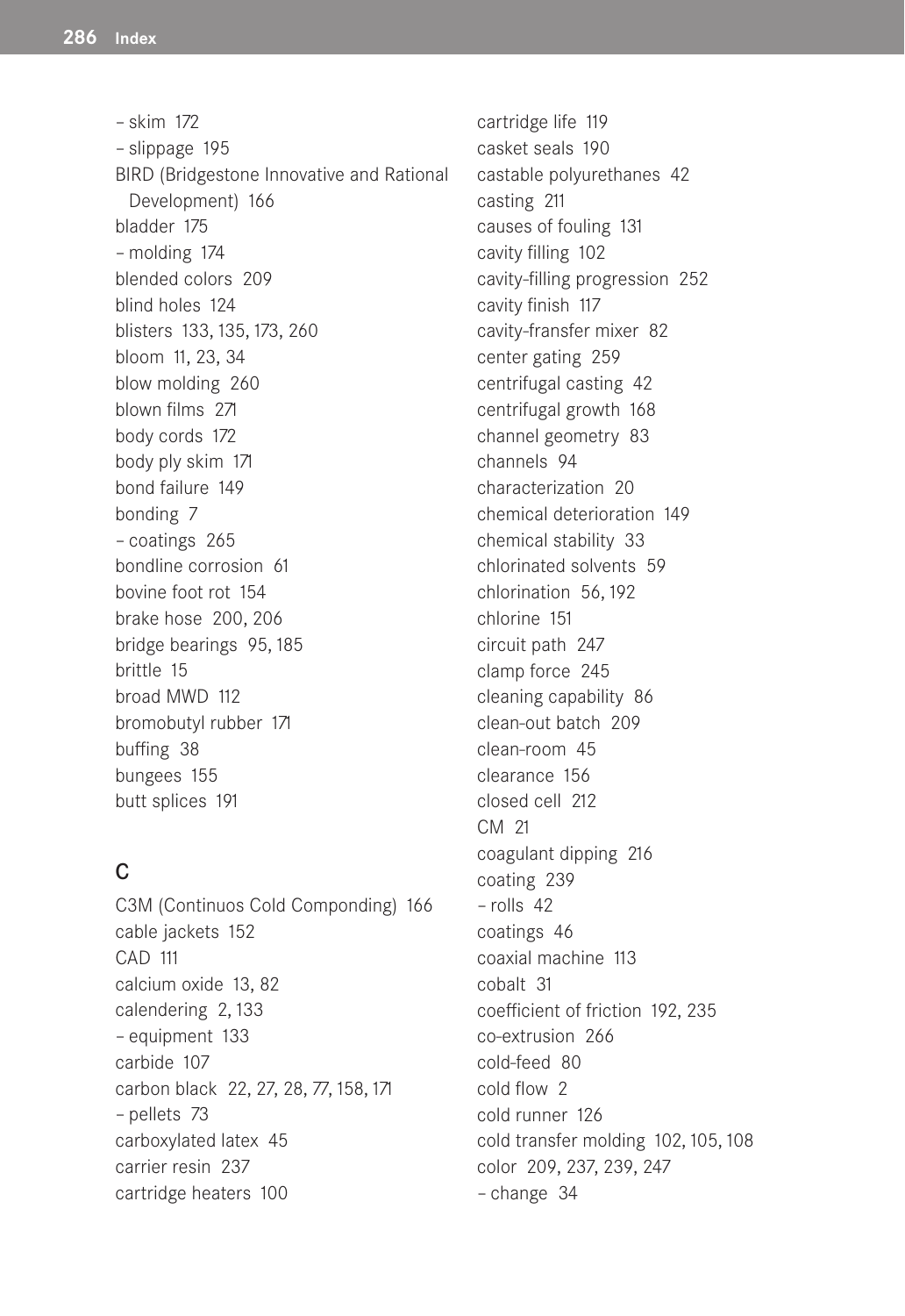– pigments 238 – streaking 264 colored compounds 83 communication 149, 257 – difficulties 110 composites 151 compound flow 105 compounding ingredients 58 compound properties 36 compound viscosity 29 compressed air 59 compression molding 89 compression ratio 245, 264 compression set 66, 187 compressive modulus 40 compressive stress 40 – relaxation 187 conditioning hose 200 conductive SEBS 276 constrained layer damping 41 contamination 73 continuous extrusion 82 conveyor belts 152, 193 coolant channels 247 cooling capacity 256 COP 236, 249 copper 31 cork 189, 190 Corpo technology 150 corrosion 69 corrosive compounds 36 cost 8, 9, 110, 237, 273 – factors 129 – performance 235 – reduction 7 cotton 150 coupling agents 173 cow-Related 154 cracked rotor 3 crack growth 149 creep 99, 187 crosshead extruder 81

crosslinking 4, 16 – system 16, 25 cross section 235 cryogenic tumbling 121 crystalline melting point 237 crystalline regions 15 crystallization 14—16 CSM 11, 22 CTP 27 curative solubility 22 cure inhibition 19 cure times 19 curing presses 90 cut growth 14 CVJ boots 236, 274

#### D

damping 36, 37, 41 daylight 91, 98 dead spots 83 definitions 283 deflashing 87 degree of freedom 156 delivery dates 259 demold 183 demolding 44, 45, 97 design 2, 3 – considerations 182, 275 dichlorobenzoic acid 19 dicumyl peroxide 87 Die B 40 Die C 40 die cross section 78 die-cut 16 die design 83 die entry 78 die length 79 diesel engines 199 die swell 29, 77—79 different grades of NR are reported to impart different degrees of die 79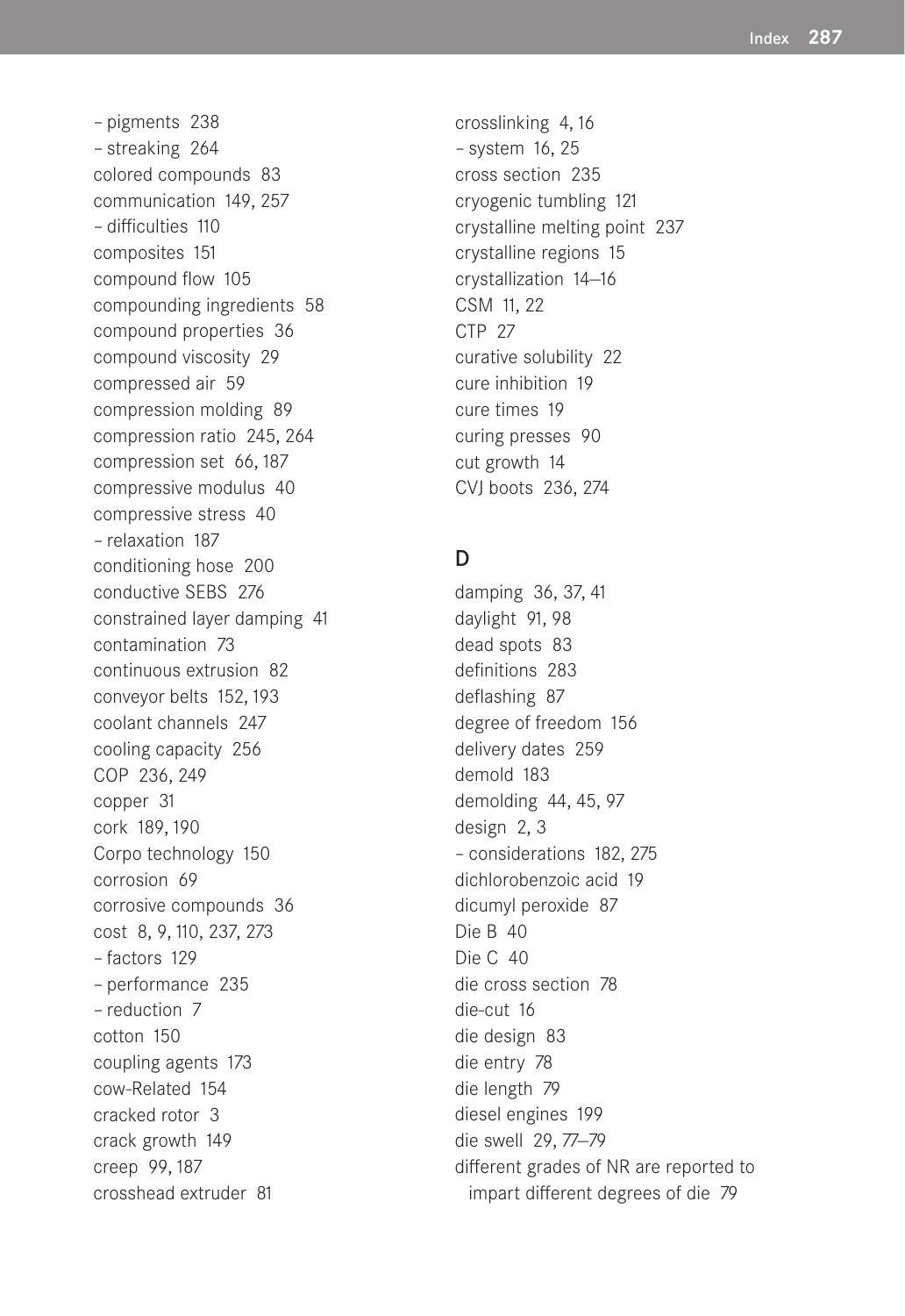dimensional stability 243 dimensions 253 diphenylthiourea 245 dip molding 47, 215 dipped articles 216 dipping 46 – process 217 disclaimer 6 discoloration 32 disperse 237 dispersion 25, 65, 72 dissimilar metals 109 distortion 88 DOTG 35 dowels pins 98 down-hole applications 21 draft 183 – angles 258 drawbar 160 draw ratio 90 drool 253 dry colorants 238 drying 236 – of pellets 236 – times 62 dust collection 69 dust stop 70 dynamic testing 200

# E

EAM 35 earthquake mounts 186 ejector pins 257 elastomer 8 – alloy 76 – blends 22 – type 9 electrical contacts 56 electrical properties 203 electric cartridges 118 electrochemical failure 203 elongation 29 engine mounts 198 – hydraulic 199 environmental concerns 62 EPDM 11, 76, 161 EPDM-SBR blend 22 equipment 243 ester 55 ethanol 173, 245 ethylene glycol 62 EVA bags 68 EVM 189 EV system 26 expansion joints 187, 209 experiment design 8 extensometers 37 extraction 31 extrudate appearance 79 extrudate quality 74 extruded blades 191 extruded corners 85 extruder tolerances 86 extrusion 2, 73, 243, 263 – blow molding 261 – process 74 – temperature 77

#### F

fabric 90, 106 – weaves 206 face-relieved dies 74 factice 30, 75 fatigue life 24 FEA 152, 162 feeding 77 – difficulty 75 – irregular 75 – material 134 – zone 76 fibers 169 FIFO 113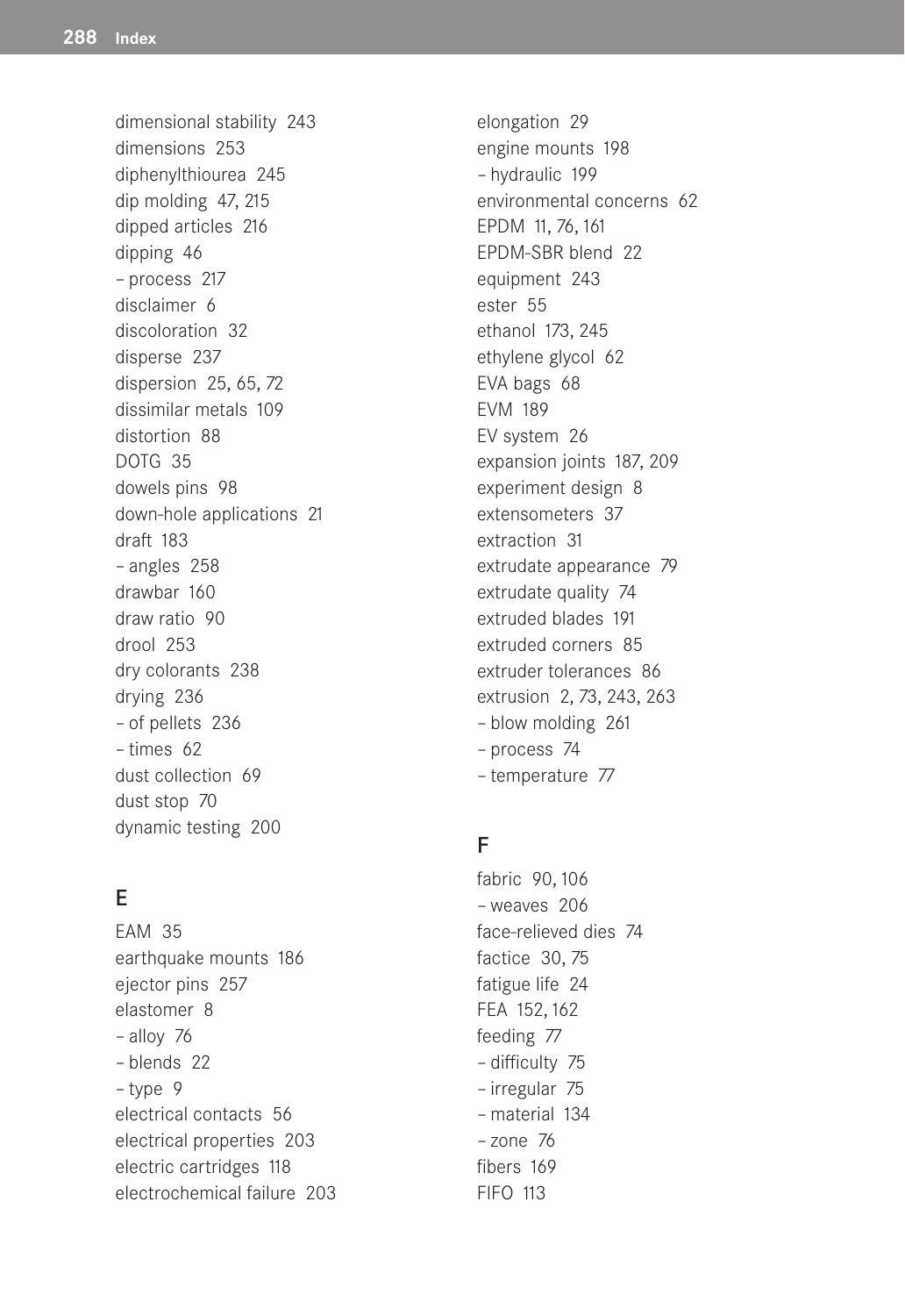fillers 27, 42, 44 fillets 159 fine grained 116 fire retardant 271 fish lures 275 FKM 13 flame-retardant 20 flammability 36, 60 flash 20, 23, 45, 85, 87, 93, 96, 108, 121, 253, 260, 263 flashing 250 flex crack resistance 193, 195 flexible mandrels 208 flex life 17 flex resistance 18 Flexzone 3-C 33 flock 57 floor mats 156 flow behavior 182 flow lines 253 flow patterns 103, 104 fluid channels 246 fluid ingress 149 fluoroelastomer 14, 36 food trays 272 foreign matter 65 free radicals 33, 105 freeze-thaw stability 60 freshening (remilling) 17 friction drive 192 frosting 34 fume collectors 27 fumed silica 18, 19

# G

gaskets 189 gates 119 gear pumps 86 gel-like TPE 235 general design considerations 182 gland 99

glass flake 191 glastherm 99 Gough-Joule effect 189 grease 257 green strength 12, 14, 114 grinding mills 153 grit blasting 59

## H

hardening 197 hardness 29 – of fillers 70 heat – aging 19 – buildup 169, 174 – conductivity 176 heater bands 100 heating hose 205 heating methods 118 heat transfer 94, 254 heat welding 267 helicopter 185 high extruder output 83 high filler contents 131 high injection pressures 251 high-molecular-weight 79 high-quality steel 110 high-sulfur 16 high-viscosity elastomers 42 hinged molds 120 HNBR 20, 21, 35 hole 124, 192, 254 hood stops 272 hopper 69, 71 hose 43 – abrasion 208 – design 207 – failure 208 – mandrels 207 – manufacture 207 hot air vulcanization 75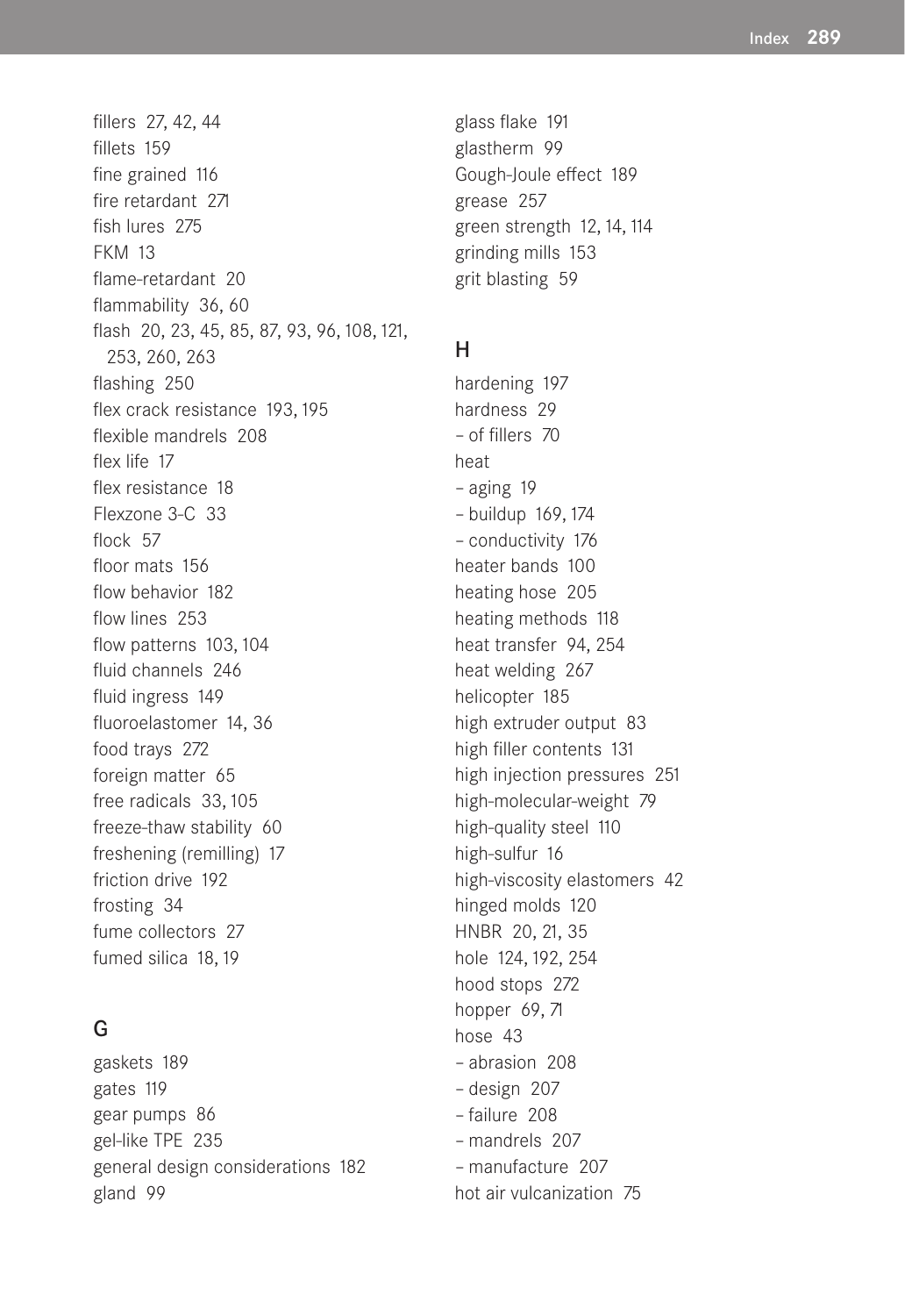hot-feed 80 hot runner 125 hot tear strength 44 H-pattern 127 humidity 11 hydraulic 243 – engine mounts 199 – hose 200, 274 hydrogen bonds 17 hysteresis 29

# I

IIR 11, 135 IMPACT 166 impact absorber 33 induction – heaters 101 – heating 168 inflatable – dam 164 – traffic hump 164 information sources 2 ingredients 8, 9 injection-compression molding 102 injection molds 115 injection-molded bellows 128 injection-molding 17, 110, 179, 243 – machines 113, 244 – simulations 258 injection rate 251 injection-transfer 106 inner liner 171 inner tubes 191 in-place cleaning 132 inserts 183 insoluble sulfur 23 insulation 99, 101 intermix 68 inventory 23, 25 iridescent

– blooms 34 – sheen 34 iron oxide 18 irregular feed 75 isobar 101, 117

#### J

jetting 251

#### K

keyboard spring 163 kinking 267 knitting 88

#### L

lands 120 land width 120, 121 lap splices 191 large batches 25 laser cleaning 132 laser engraving 135 L/D ratio 80, 245 leach 35 leader pins 119 lime 253 loading fixture 95 locating pins 98 low-creep mounts 187 low extrudate temperature 83 low-frequency heater 58 low-protein NR 163 low-resistivity rubber 67 low-sulfur 16 low-viscosity 21, 41 low volatility 33 LSR 19, 43, 44 lubricant 179 lumps 77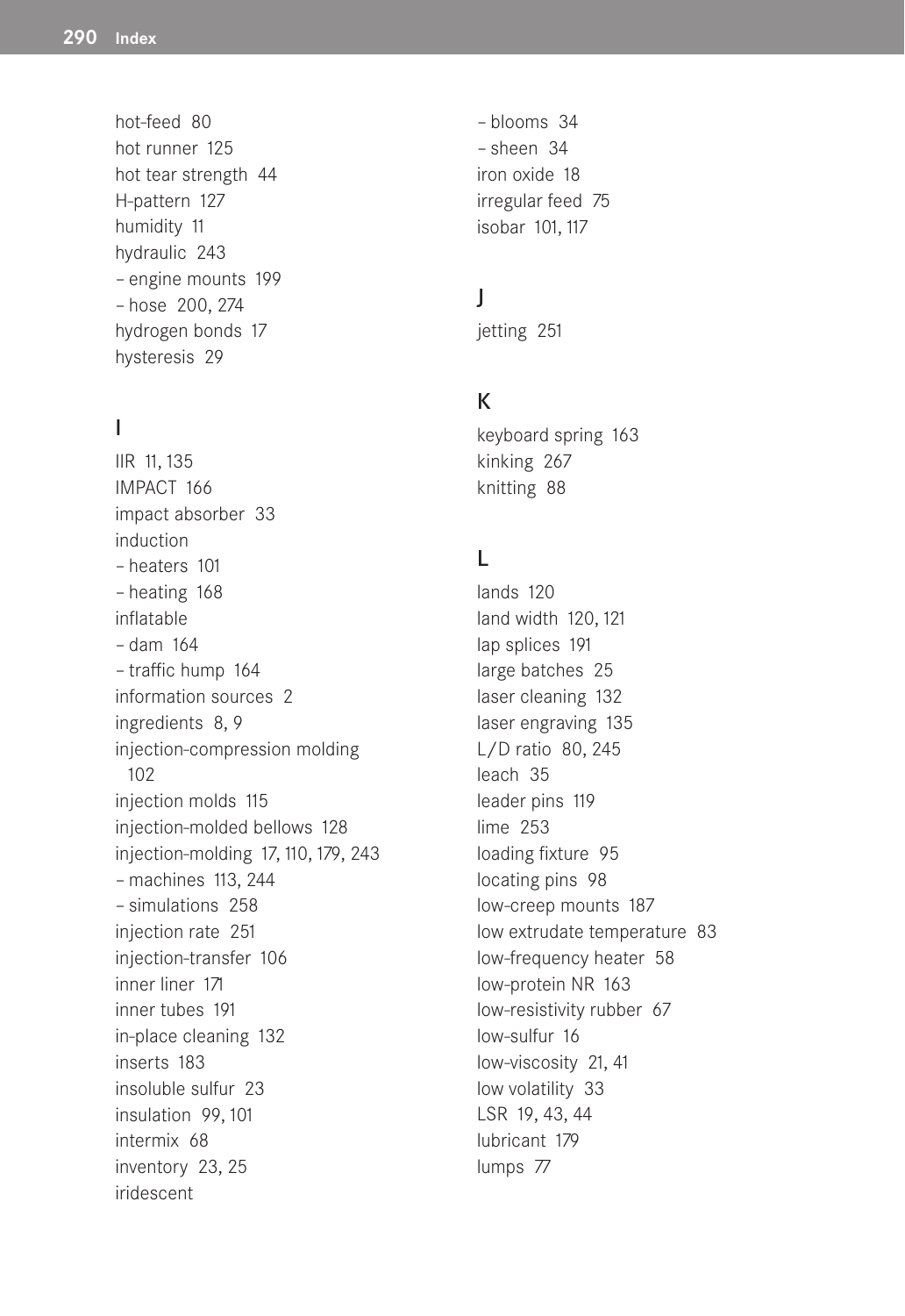#### M

magnesium oxide 113 magnets 183 magnetic clamping 132 magneto-rheological fluids 199 manganese 31 material 2, 3 medical – devices 121 – hose 208 melt flipper 127, 259 metal-forming lubricants 59 metallic mass 62 microbes 33 microgrinding 116 microvents 178 microwave 16 – heating 97 migrating ingredients 56 migration 152 milking inflations 154 mill 71, 244 – roll 71 MIRS 166 mixers 69 mixing 2 – equipment 27 – machines 43 – problems 68 – temperature 29 modified from 187 79 modulus 15, 65, 172, 256 – measurements 37 moisture 18, 24, 42, 61, 249 – barrier 236, 249 – in TPEs 236 mold – cleaning 131 – construction 20, 98 – damage 96 – design 247, 251, 257

– edge 258 – fouling 20, 129, 255 – handling 117 – heating 100, 117 – maintenance 256 – materials 116 – parting line 177 – platens 99 – plate thickness 98 – release agents 89 – runners 125 – size 92 – spray 88 – storage 257 – surface treatments 256 – temperature 113, 253 – wear 258 mold cavity position 63 molding 73 – behavior 29 – cycle times 237 – factors 44 – methods 89 – presses 180 – simulation 20 molecular weight 12, 23 Mooney viscosity 29 mounts 156 – earthquake 186 – engine 198, 199 – low-creep 187 MTM 166 multicavity molds 95 multicut transfermix 81 multilayered fuel hoses 204

#### N

naphthenic 30, 55 nature of rubber 4 Naugard 445 35 nauseated 26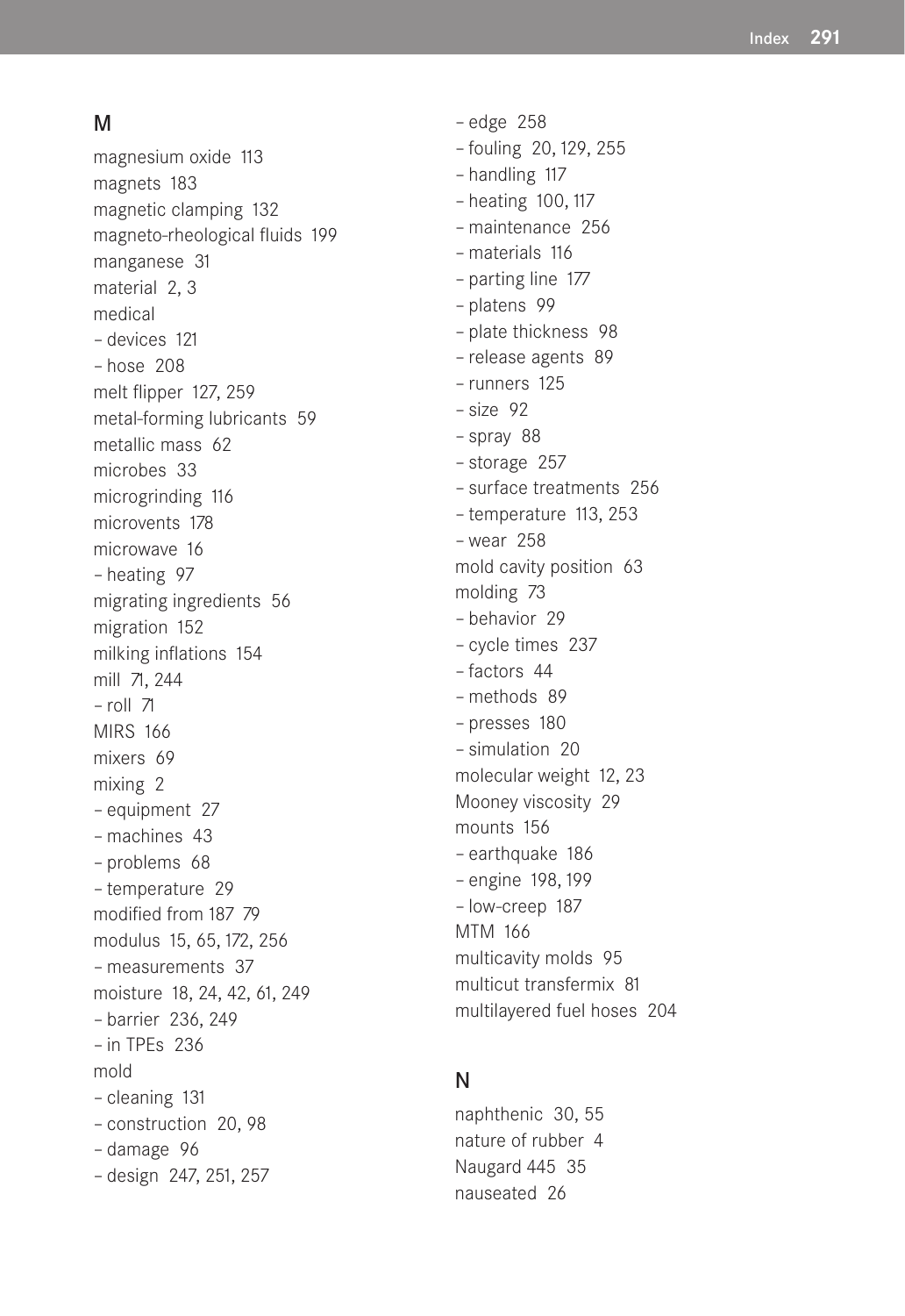NBR 20 Neoprene 10 net shape processing 85 neutral angle 207 nickel 31 – dies 65 nip 71, 134 nitrogen 181 nitrosamine 26 noise 173 nonfill 111, 250 nonreturn valve 252 nozzle 248 – bearing 97 – temperatures 250 NR 168 nylon 165 – cap strips 171

# O

occluded air 87 offsetting of leader 120 oil resistance 21 oils 30 organic colors 19 O-Ring 14, 100, 102, 151, 153, 189, 194 out of balance 210 output rate 77 overcure 66, 89, 195 overflow 122 – cross sections 123 – design 123 overmolding 57, 248 – LSR 63 overpacking 252 oxidation 186 oxygen 31 ozone 31, 191 – cracking 35 – resistance 10, 45, 193

#### P

painting 239 pale crepe 238 paraffinic 30, 55 particles 75 – size 28 parting line 44, 108, 182 peel test 63 pellet 27 – drying 249 penetration time 201 perflouoroelastomer 189 permanent set 195 permeability 164 peroxide 18, 21, 23 – -cured hose 203 pharmaceutical stopper 122 phase separation 249 phosphatizing 59 phthalic anhydride 26 physical properties 37, 103 pin-barrel extruder 83 ping 164 pitted extrudate surface 264 plasma 57 plastic carriers 84 plasticizers 30, 55, 112, 210 plastisol 46, 217 platen – deflection 99 – sizes required 179 – temperatures 99 platinum catalyst 19 plunger 109 polarity 82 polyamide fibers 163 polyester 165 polyisoprene (NR and IR) 14 polymer combinations 236 polyurethane tires 180 porosity 77, 88, 265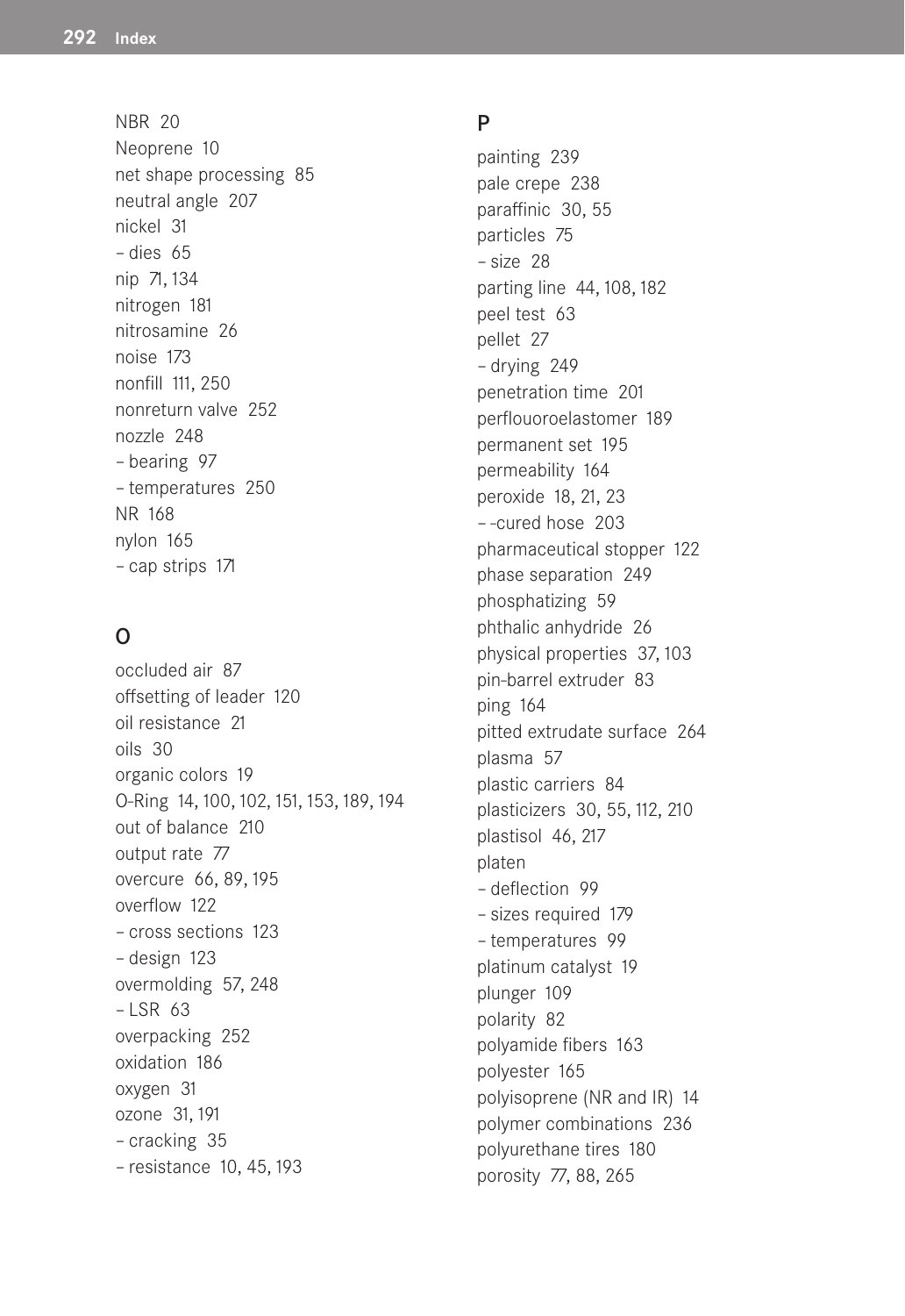postcuring 18 posts 91 pot lives 42 pot-plunger clearance 107 power-steering hose 206 precuring 62 predispersions 25 preform 92 – shape 109 – weight 98 preheated compound 106 preheating 60, 98 prepolymer 43 presses 152 press platens 99 pressure sensors 103 prestretching 38 problem-solving 1 process 3, 9, 243 – aids 29 processability 19 processing 2, 67 product considerations 149 product costs 215 productivity 74 projected area 102, 245, 252 pro-oxidant 16 prosthetics 274 pumpable LSR 43 purchasing specification 69

#### $\Omega$

quadruple-lap specimen 64

#### R

radial lip seals 188 radiator hose 202 radii 84, 159, 183, 258, 266 radiusing 37

raised lettering 247 ram 70, 71 – extruders 81 – weight 28 rayon 165 reactive plasticizers 30 rebuild 71 recipes 8 recyclable 255 recycling 7 refrigerant hose 205 regenerative brake systems 155 reinforcement 149, 151, 194 reinforcing materials 150 residence time 84 retarder 27, 98 retractable cores 251 reverse taper 249 reversion 18 – resistance 16 revert 18 Reynolds (*Re*) number 247 RFID 209 RFL-treated 193 ribs 266 RIM 42 RMA hose handbook 201 robots 170 rocket insulation 213 roller deflection 211 roller-head extruder 83 rollers 273 rolling resistance 13, 173, 174 roofing 161 rotors 69 roughening 57 rough surface 265 rubber 5, 8 – bullets 155 – cellular 212 – cements 135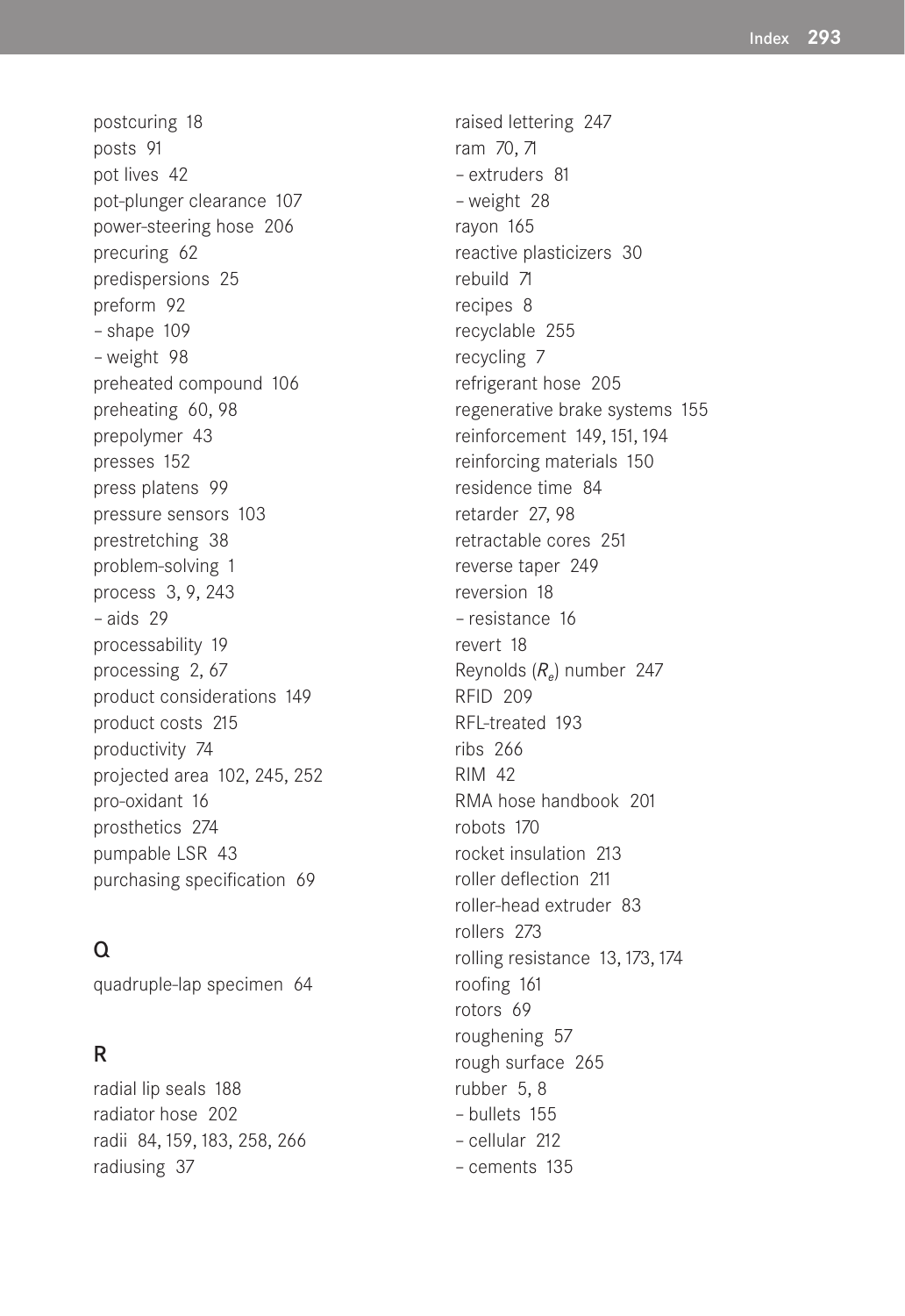– coatings 45 – composites 63 – ground 29 – halobutyl 171 – hard 213 – lining 153 – mirror 154 – molding 87  $-$  natural 5, 14 – overmolded 57 – polar 55 – preheating 97 – silicone 17, 76 rubber band 156 – ligation 156 rubber-covered – horseshoes 155 – rolls 210 Rubber Manufacturer's Association 129 run-flat tires 179 runners 109 runner volume 125 rutile 238

#### S

SAE 184 safe materials handling 248 safety 236, 244, 276 sagging 261 SBC 234 SBR 12 – cold 12 – emulsion 12 – solution 12 scaling up 67 scorch 26, 45, 86, 95, 97, 134 – life 3 – resistance 21 – safety 23, 24 – -sensitive compounds 70 scrap 110, 125, 133

screw – length 76 – speed 79 – wear 75 seals 187, 273 – aircraft runway 190 – casket 190 – design 273 – radial lip 188 – sunroof 188 – TPU 190 seal design 273 sealing board 107 seat belt sleeve 262 SEBS 234 self-bondable 20 self-degating 126 self-sealing fuel cells 202 semi-EV 26 serpentine belt 194 service life 174 service temperature 198, 237 sharpness 38 shearing 41 – modulus 30, 64 – stiffness 185 Shore A 20 short breaks 65 shoulder inserts 172 shrinkage 95, 104, 251, 253 shrink marks 260 shuttle tire pressure 172 Silentbloc 197 silicon – oil 19 – purity 20 silver 56 – -based additive 33 single-ply roofing 161 skateboard wheels 42 skid marks 239 sleeves 210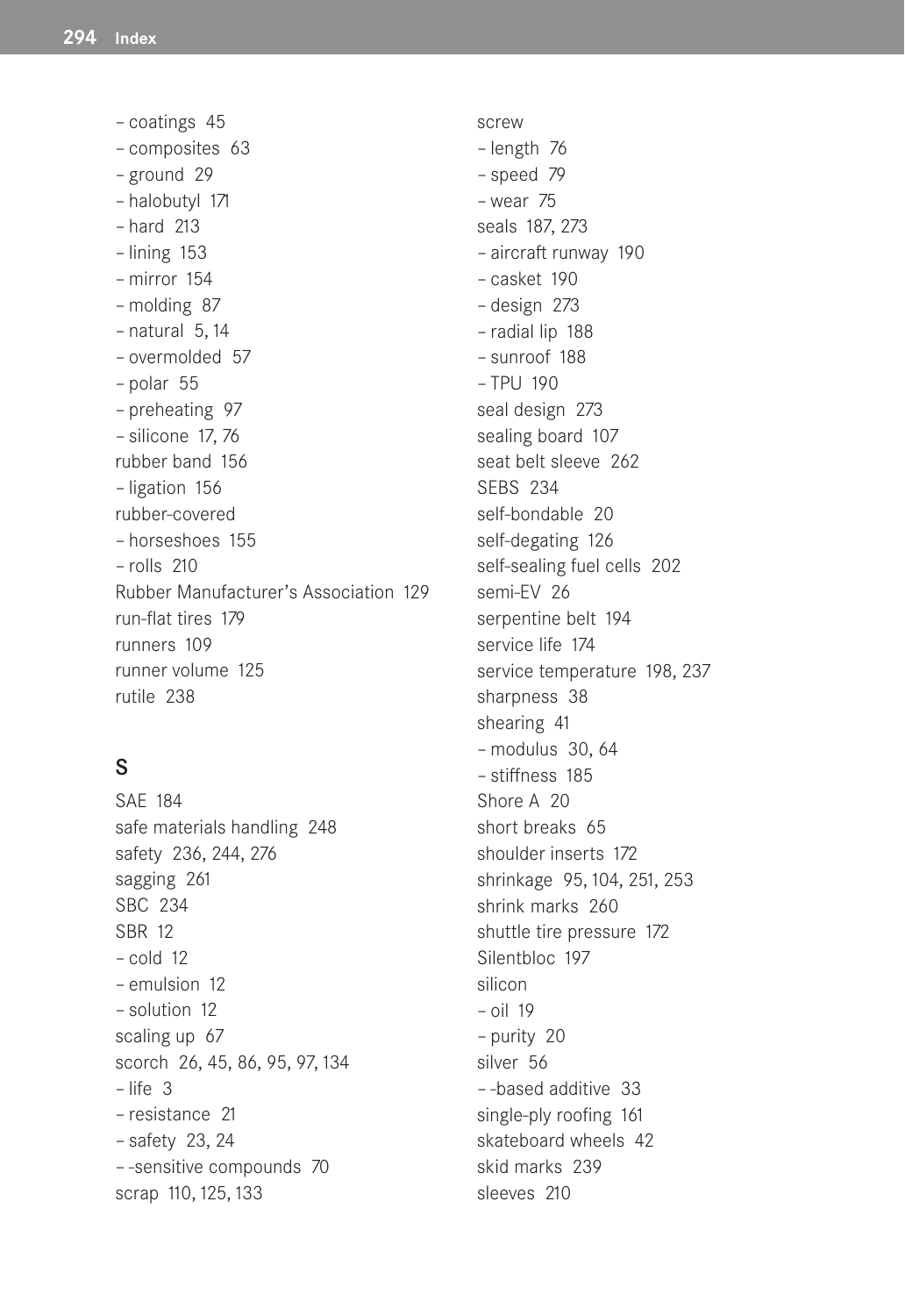small machines 246 soccer balls 272 software 258 solubility 33 solvent-based adhesives 60 solvent penetration 16 space shuttle tires 172 spark plug boot 98 SPC charts 69 specialized testing machines 67 specifications 184 spherical bearing 160 spider die 74 splay 260, 275 sprinkler heads 214 sprues 106, 109 – diameters 110 – selection 109 stacking methods 70 staining 32 stainless steel 62 static electricity 208 steel 5 – selection 117 steer-by-wire 207 sticking 88 sticky compound 75 stiff soil 186 storage 31 strain crystallization 14 strengthening members 275 stress concentration 159 stress relaxation 66, 188 stress-strain 38 structure 28 substrates 55 subtread 173 sulfur 23 – dispersion 24 – donors 24 – solubility 24 sunroof seals 188

surface treatments 56 surgical gloves 163 surging 264 swelling 195, 201

#### T

tack 14, 135 tackifiers 135, 167 tackifying resins 29 taper 108 tapered interlocks 120 tapered sprue 109 taste 41 tear resistance 29 tear tests 40 tennis balls 164 tensile strength 65 testing 38, 64 *Tg* 13, 15, 87, 173, 254 thaw 15 thermal conductivity 99, 114 thermal considerations 97 thermocouples 97, 118 thermoplastic elastomers 233 three-plate mold 127 through holes 124 tie gums 61 timing belts 193, 195 tire 164 – aging 169, 181 – belted-bias 170 – diameter 172 – earthmover 181 – green 176 – large aircraft 172 – manufacturing systems 166 – radial 170, 176 – – body ply skim 171 – recycling 182 – semi-pneumatic 180 – solid 42, 180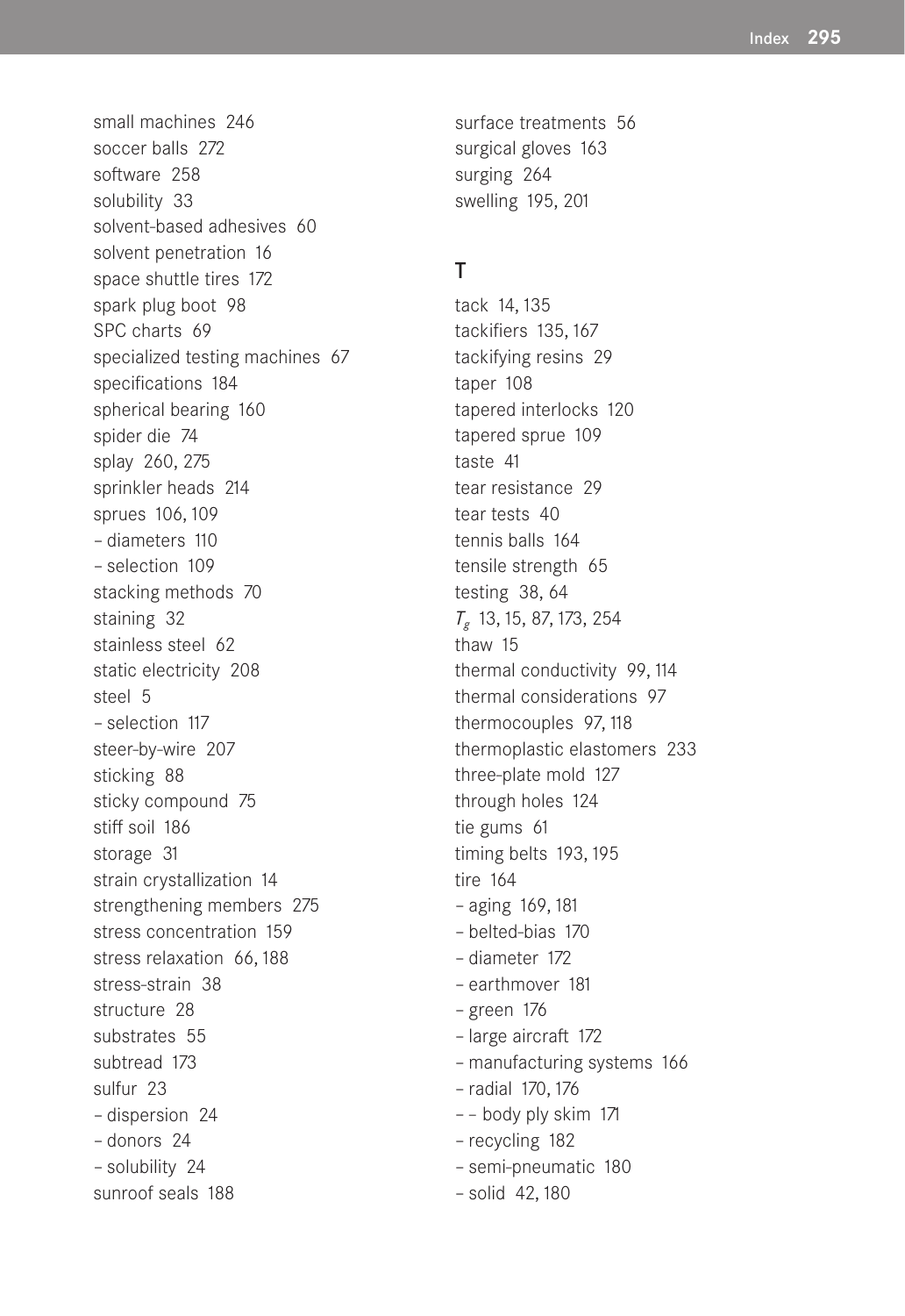– solid rubber 61 – truck 174 – tubeless 171 – wear 168 titanium dioxide 238 TMTD 245 toggle 243 – clamps 245 torque 27 toughness 116, 260 toxicity 46 toxicological classification 19 TPE 4 T-peel 63 TPO 235 TPU 235 – degradation 254 – seals 190 TPV 234 trace metals 205 training 5 transfer mold design 107 transfer molding 102 transmissibility 158 transparency 20 trapped air 111 "triple 8" cure 11 trowelable rocket insulation 213 truck tires 174 TSE 4, 236 turbocharger hoses 204 two-phase materials 233 two-plate designs 259 two-plate mold 126 two-shot molding 247 two-step mixing 71

#### $\cup$

ultrasound 89 ultraviolet light 18 undercure 45, 111

undercut 3, 93, 183 underfill 45 under-hood temperatures 200 underinflated tires 181 underpacking 251 Underwriters Laboratories 276 uniformity 67 uniform velocity 74 upside-down mixing 72 UV-curable silicone 265

#### V

vacuum 18, 128 – environment 101 – extruder 82 – shrouds 129 vapor degreasing 59 V-belts 193 vent 252, 257 – plugs 178 venting 128, 178 vibration damping 234 vibration isolators 196 viscosity 9, 77, 135 voids 264 voids (porosity) 65 volatiles 18, 105 volatile ingredient 65

#### W

wall gauge 77 wall thickness 37, 84, 124, 183, 261, 266 warming rooms 16 warpage 250 water-based adhesives 60 water treatment 101 waxes 31 weather strip 34, 85 weld line 248 wet grip 13